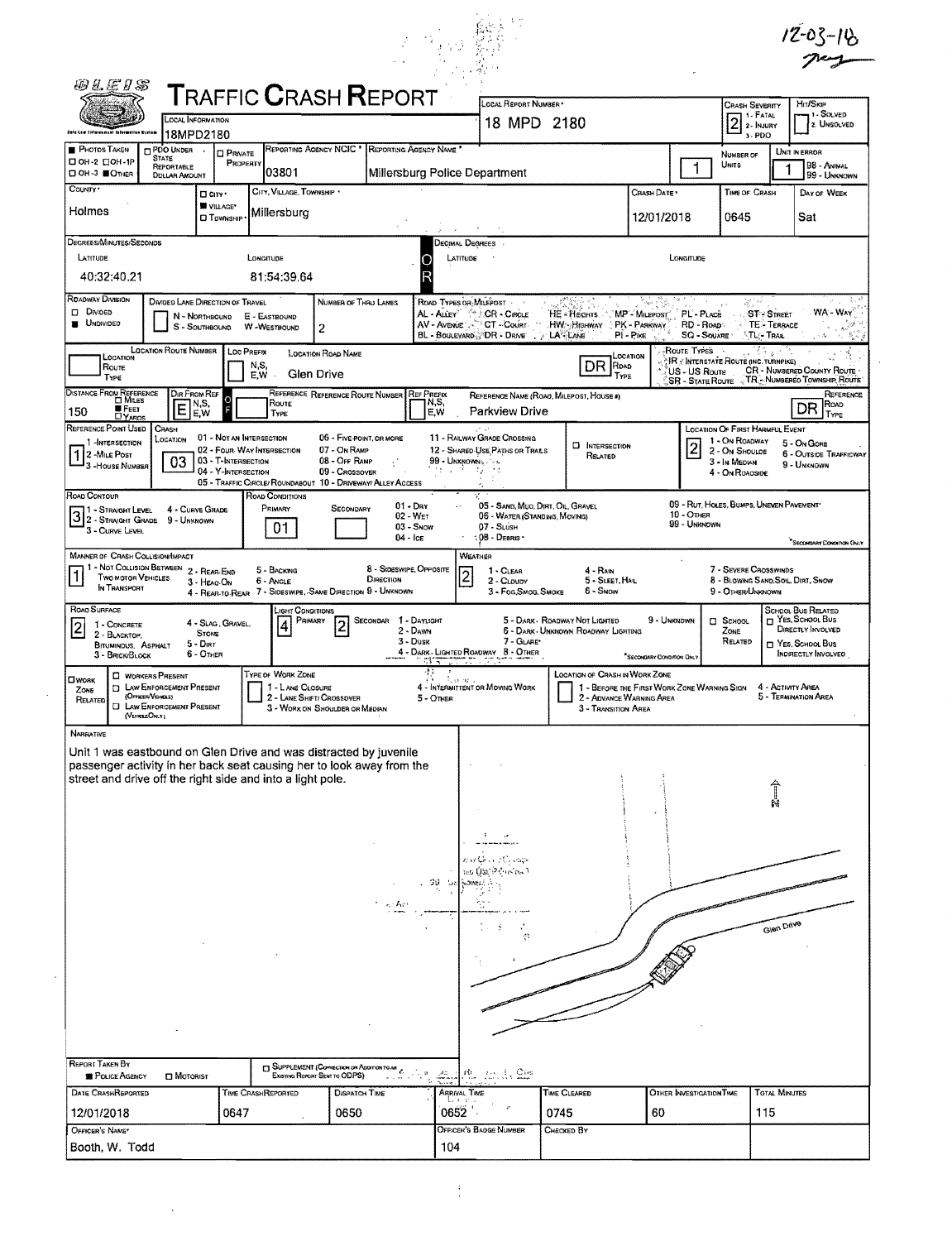| 892.E8S                                                                                              |                                                                                                                  |                                                                                                                                                                                                                                                                                       |                           |                                                                                                                                                                            |                                                                                                          |                                                                                                                                                                                                                                                                                                   | and consideration and                                                                 |                                                                                                                                                                                                                                                                                                                      |                               |                                             |                                                                                                                                                                                                                                                         |                                                                                                                                                                                                         |                                                                                                              |                                                                                                                                               |                                                                                |  |
|------------------------------------------------------------------------------------------------------|------------------------------------------------------------------------------------------------------------------|---------------------------------------------------------------------------------------------------------------------------------------------------------------------------------------------------------------------------------------------------------------------------------------|---------------------------|----------------------------------------------------------------------------------------------------------------------------------------------------------------------------|----------------------------------------------------------------------------------------------------------|---------------------------------------------------------------------------------------------------------------------------------------------------------------------------------------------------------------------------------------------------------------------------------------------------|---------------------------------------------------------------------------------------|----------------------------------------------------------------------------------------------------------------------------------------------------------------------------------------------------------------------------------------------------------------------------------------------------------------------|-------------------------------|---------------------------------------------|---------------------------------------------------------------------------------------------------------------------------------------------------------------------------------------------------------------------------------------------------------|---------------------------------------------------------------------------------------------------------------------------------------------------------------------------------------------------------|--------------------------------------------------------------------------------------------------------------|-----------------------------------------------------------------------------------------------------------------------------------------------|--------------------------------------------------------------------------------|--|
| UNIT<br>5.2.4.4.4.1<br>a dia kaominina mp                                                            |                                                                                                                  |                                                                                                                                                                                                                                                                                       |                           |                                                                                                                                                                            |                                                                                                          |                                                                                                                                                                                                                                                                                                   |                                                                                       |                                                                                                                                                                                                                                                                                                                      |                               |                                             | <b>LOCAL REPORT NUMBER</b><br>18 MPD 2180                                                                                                                                                                                                               |                                                                                                                                                                                                         |                                                                                                              |                                                                                                                                               |                                                                                |  |
| te tee taferne                                                                                       |                                                                                                                  |                                                                                                                                                                                                                                                                                       |                           |                                                                                                                                                                            |                                                                                                          |                                                                                                                                                                                                                                                                                                   | 第2回 清光 web 1000                                                                       |                                                                                                                                                                                                                                                                                                                      |                               |                                             |                                                                                                                                                                                                                                                         |                                                                                                                                                                                                         |                                                                                                              |                                                                                                                                               |                                                                                |  |
| UNIT NUMBER                                                                                          |                                                                                                                  | Gregg, Candi, A                                                                                                                                                                                                                                                                       |                           | OWNER NAME: LAST, FIRST, MIDDLE ( C SAME AS DRIVER )                                                                                                                       |                                                                                                          | А.                                                                                                                                                                                                                                                                                                | asana <sup>y</sup> a kumu n                                                           |                                                                                                                                                                                                                                                                                                                      |                               | OWNER PHONE NUMBER<br>330-600-2452          |                                                                                                                                                                                                                                                         | <b>DAMAGE SCALE</b><br> 4                                                                                                                                                                               |                                                                                                              | <b>DAMAGE AREA</b><br>FRONT                                                                                                                   |                                                                                |  |
|                                                                                                      | OWNER ADDRESS: CITY, STATE, ZIP<br><b>CISAME AS DRIVER</b> )<br>4370 CR 58 Apt 220, Millersburg, OH, 44654       |                                                                                                                                                                                                                                                                                       |                           |                                                                                                                                                                            |                                                                                                          |                                                                                                                                                                                                                                                                                                   |                                                                                       |                                                                                                                                                                                                                                                                                                                      |                               |                                             |                                                                                                                                                                                                                                                         | 1 - NONE                                                                                                                                                                                                |                                                                                                              | α                                                                                                                                             |                                                                                |  |
| LP STATE LICENSE PLATE NUMBER                                                                        |                                                                                                                  |                                                                                                                                                                                                                                                                                       |                           |                                                                                                                                                                            |                                                                                                          | <b>VEHICLE IDENTIFICATION NUMBER</b>                                                                                                                                                                                                                                                              |                                                                                       |                                                                                                                                                                                                                                                                                                                      |                               |                                             | # Occupants                                                                                                                                                                                                                                             | 2 - MINOR                                                                                                                                                                                               |                                                                                                              |                                                                                                                                               |                                                                                |  |
| он                                                                                                   | <b>HKK7745</b>                                                                                                   |                                                                                                                                                                                                                                                                                       |                           |                                                                                                                                                                            |                                                                                                          | 2CTFLTEC8B6468403                                                                                                                                                                                                                                                                                 |                                                                                       |                                                                                                                                                                                                                                                                                                                      |                               |                                             | 3                                                                                                                                                                                                                                                       | о<br>□                                                                                                                                                                                                  |                                                                                                              |                                                                                                                                               |                                                                                |  |
| <b>VEHICLE YEAR</b><br>2011                                                                          | <b>GMC</b>                                                                                                       | <b>VEHICLE MAKE</b>                                                                                                                                                                                                                                                                   |                           |                                                                                                                                                                            |                                                                                                          | VEHICLE MODEL<br>Other                                                                                                                                                                                                                                                                            | BLU                                                                                   |                                                                                                                                                                                                                                                                                                                      |                               | <b>VEHICLE COLOR</b>                        |                                                                                                                                                                                                                                                         | 4 - DISABLING                                                                                                                                                                                           |                                                                                                              |                                                                                                                                               |                                                                                |  |
| $P_{\text{ROOF OF}}$<br><b>INSURANCE</b>                                                             |                                                                                                                  | <b>INSURANCE COMPANY</b>                                                                                                                                                                                                                                                              |                           |                                                                                                                                                                            |                                                                                                          | POLICY NUMBER                                                                                                                                                                                                                                                                                     |                                                                                       | TOWED BY                                                                                                                                                                                                                                                                                                             |                               |                                             |                                                                                                                                                                                                                                                         | 9 - UNKNOWN                                                                                                                                                                                             |                                                                                                              | α,<br>□                                                                                                                                       | ′¤                                                                             |  |
| SHOWN                                                                                                |                                                                                                                  | <b>State Farm</b><br>CARRIER NAME, AODRESS, CITY, STATE, ZIP                                                                                                                                                                                                                          |                           |                                                                                                                                                                            |                                                                                                          | D12 5665-F29-35L                                                                                                                                                                                                                                                                                  | $\sim$ $\sim$                                                                         | Rigz Towing                                                                                                                                                                                                                                                                                                          |                               |                                             |                                                                                                                                                                                                                                                         |                                                                                                                                                                                                         |                                                                                                              | RFAR                                                                                                                                          | <b>CARRIER PHONE</b>                                                           |  |
| US DOT                                                                                               |                                                                                                                  | VEHICLE WEIGHT GWWR/GCWR                                                                                                                                                                                                                                                              |                           |                                                                                                                                                                            | CARGO BODY TYPE                                                                                          | t finns                                                                                                                                                                                                                                                                                           | لساوين الجزؤة القاسين سائمهم تتأمرق                                                   |                                                                                                                                                                                                                                                                                                                      |                               |                                             | TRAFFICWAY DESCRIPTION                                                                                                                                                                                                                                  |                                                                                                                                                                                                         |                                                                                                              |                                                                                                                                               |                                                                                |  |
| HM PLACARD ID NO.                                                                                    |                                                                                                                  |                                                                                                                                                                                                                                                                                       | 2 - 10,001 TO 26,000k LBS | 1 - LESS THAN OR EQUAL TO 10K LBS<br>3 - MORE THAN 26.000K LBS.                                                                                                            | 01                                                                                                       | I 01 - No Cargo Booy Type/Not Applicasl 09 - Pole<br>02 - BUS/VAN (9-15 SEATS, INC DRIVER) 10 - CARGO TANK<br>$93$ - Bus (16+ Seats, Inc Driver)<br>04 - VEHICLE TOWING ANOTHER VEHICLE<br>05 - Logging                                                                                           |                                                                                       |                                                                                                                                                                                                                                                                                                                      | 11 - FLAT BED<br>12 - Dump    |                                             |                                                                                                                                                                                                                                                         | 71 - Two-Way, Not Divideo<br>1 2 - TWO-WAY, NOT DIVIDED, CONTINUOUS LEFT TURN LANE<br>3 - Two-Way, Divided, Unprotected (Painted on Grass >4FT.) Media<br>4 - Two-WAY, Divided. Positive Median Barrier |                                                                                                              |                                                                                                                                               |                                                                                |  |
|                                                                                                      | <b>HM CLASS</b><br>NUMBER                                                                                        | <b>CI RELATED</b>                                                                                                                                                                                                                                                                     | HAZARDDUS MATERIAL        |                                                                                                                                                                            |                                                                                                          | 06 - INTERMODAL CONTAINER CHASIS<br>07 - CARGO VAN/ENCLOSED BOX<br>08 - Grain, Chips, Gravel                                                                                                                                                                                                      |                                                                                       | 13 - CONCRETE MIXER<br>14 - AUTO TRANSPORTER<br>15 - GARBAGE /REFUSE<br>99 - O'THER/UNKNOWN                                                                                                                                                                                                                          |                               |                                             | 5 - ONE-WAY TRAFFICWAY<br><b>D</b> Hn / Skip UNIT                                                                                                                                                                                                       |                                                                                                                                                                                                         |                                                                                                              |                                                                                                                                               |                                                                                |  |
|                                                                                                      |                                                                                                                  | NON-MOTORIST LOCATION PRIOR TO IMPACT<br>01 - INTERSECTION - MARKED CROSSWAL                                                                                                                                                                                                          |                           | Type or Use                                                                                                                                                                | UNIT TYPE                                                                                                |                                                                                                                                                                                                                                                                                                   |                                                                                       |                                                                                                                                                                                                                                                                                                                      |                               |                                             | PASSENGER VEHICLES (LESS THAN 9 PASSENGERS MEDIMEANY TRUCKS OR COMBO UNITS > 10KLBS BUS/VAN/LIMO(9 OR MORE INCLUDING DRIVER)                                                                                                                            |                                                                                                                                                                                                         |                                                                                                              |                                                                                                                                               |                                                                                |  |
|                                                                                                      | 03 - INTERSECTION OTHER<br>06 - BICYCLE LANE<br>07 - SHOULDER/ROADSIDE<br>08 - SIDEWALK<br>10 - DRIVE WAY ACCESS | 02 - INTERSECTION - NO CROSSWALK<br>04 - MIDBLOCK - MARKED CROSSWALK<br>05 - TRAVEL LANE - OTHER LOCATION<br>09 - MEDIAN/CROSSING ISLAND<br>11 - SHARED-USE PATH OR TRAIL                                                                                                             |                           | $\mathbf{1}$<br>1 - PERSONAL<br>2 - COMMERCIAL<br>3 - GOVERNMENT<br>$\Box$ In Emergency<br>RESPONSE                                                                        | 06                                                                                                       | 01 - Sub-COMPACT<br>02 - COMPACT<br>99 - UNKNOWN 03 - MID SIZE<br>OR HIT/SKIP 04 - FULL SIZE<br>05 Minivan<br>06 - Sport Utility Vehicle<br>09 - Motorcycle $\alpha_{\alpha}$<br>---- 10 - Moronzed Brevers                                                                                       | $\rightarrow$<br>07 - Pickup Control of Control of Con-                               |                                                                                                                                                                                                                                                                                                                      |                               | 18 - TRACTOR/DOUBLE<br>19 - TRACTOR/TRIPLES | 13 - SINGLE UNIT TRUCK OR VAN ZAXLE, 6 TRIES 21 - BUS/VAN (9-15 SEATS, INC DRIVER)<br>14 - SINGLE UNIT TRUCK: 3+ AXLES<br>15 - SINGLE UNIT TRUCK / TRAILER<br>16 - TRUCK/TRACTOR (BOBTAIL)<br>17 - TRACTOR/SEMI-TRAILER<br>20 - OTHER MEDIMEAVY VEHICLE |                                                                                                                                                                                                         | <b><i><u>Мон-Мотопіат</u></i></b>                                                                            | 22 - Bus (16+ Seats, Inc Direct)<br>23 - ANIMAL WITH RIDER<br>25 - BICYCLE/PEDACYCLIST<br>26 - Pedestrian/Skater<br>27 - Other Non-Motorist   | 24 - ANIMAL WITH BUGGY, WAGON, SURREY                                          |  |
|                                                                                                      | 99 - OTHER/UNKNOWN                                                                                               | 12 - NON-TRAFFICWAY AREA                                                                                                                                                                                                                                                              |                           |                                                                                                                                                                            |                                                                                                          | 11 - SNOWMOBILE/ATV<br>12 - OTHER PASSENGER, VEHICLE                                                                                                                                                                                                                                              |                                                                                       |                                                                                                                                                                                                                                                                                                                      |                               |                                             | <b>HAS HM PLACARD</b>                                                                                                                                                                                                                                   |                                                                                                                                                                                                         |                                                                                                              |                                                                                                                                               |                                                                                |  |
| SPECIAL FUNCTION 01 - NONE<br>01                                                                     | $02 - TAX$                                                                                                       | 03 - RENTAL TRUCK (OVER 10K LBS)<br>04 - Bus - SCHOOL (PUBLIC OR PRIVATE) 12 - MILITARY<br>05 - Bus - Transit<br>06 - Bus - Charter<br>07 - Bus - SHUTTLE<br>08 - Bus - OTHER                                                                                                         |                           | 09 - AMBULANCE<br>$10 -$ FIRE<br>11 - HIGHWAY/MAINTENANCE<br>13 - POLICE<br>14 - PUBLIC UTILITY<br>15 - OTHER GOVERNMENT<br>16 - CONSTRUCTION EDIP.                        |                                                                                                          | 17 - FARM VEHICLE ------<br>18 - FARM EQUIPMENT<br>19 - Мотовноме<br>20 - GOLF CART<br>21 - Train<br>22 - OTHER (EXPLAIN IN NARRATIVE)                                                                                                                                                            | 02<br>02                                                                              | MOST DAMAGED AREA<br>01 - None<br>02 - CENTER FRONT<br>03 - Right Front<br>IMPACT ARE 04 - RIGHT SIDE<br>05 - RIGHT REAR<br>06 - REAR CENTER<br>07 - LEFT REAR                                                                                                                                                       |                               |                                             | 08 - Left Side<br>09 - LEFT FRONT<br>10 - TOP AND WINDOWS<br>11 - UNDERCARRIAGE<br>12 - LOAD/TRAILER<br>13 - TDTAL (ALL AREAS)<br>14 - Отнев                                                                                                            | 99 - UNKNOWN                                                                                                                                                                                            |                                                                                                              | ACTION<br>$3 - S$ TRIKING<br>$4 -$ Struck                                                                                                     | $32 - Non-Contracr$<br>2 - Non-Collision<br>5 - Striking/Struck<br>9 - UNKNOWN |  |
| PRE-CRASH ACTIONS<br>01<br>99 - UNKNOWN                                                              |                                                                                                                  | MOTORIST<br>01 - STRAIGHT AHEAD<br>02 - Васкмо<br>03 - CHANGING LANES<br>04 - OVERTAKING/PASSING<br>05 - MAKING RIGHT TURN<br>06 - MAKING LEFT TURN                                                                                                                                   |                           | 07 - MAKING U-TURN<br>08 - ENTERING TRAFFIC LANE<br>09 - LEAVING TRAFFIC LANE<br>10 - PARKED<br>12 - DRIVERLESS CAPE                                                       |                                                                                                          | ់កាត់                                                                                                                                                                                                                                                                                             | 13 - NEGOTIATING A CURVE<br>14 - OTHER MOTORIST ACTIO<br>last in Angelischen in einer | NON-MOTORIST                                                                                                                                                                                                                                                                                                         | 17 - WDRKING<br>20 - Standing | 18 - PUSHING VEHICLE                        | 15 - ENTERING OR CROSSING SPECIFIED LOCATIO<br>16 - WALKING, RUNNING, JOGGING, PLAYING, CYCLING<br>19 - APPROACHING OR LEAVING VEHICLE                                                                                                                  |                                                                                                                                                                                                         |                                                                                                              | 21 - OTHER NON-MOTORIST ACTION                                                                                                                |                                                                                |  |
| <b>CONTRIBUTING CIRCUMSTANCE</b><br>PRIMARY<br>SECONDARY<br>99 - UNKNOWN                             |                                                                                                                  | MOTORIST<br>$01 - None$<br>02 - FAILURE TO YIELD<br>03 - RAN RED LIGHT<br>04 - RAN STOP SIGN<br>05 - Exceeded Speed Limit<br>06 - UNSAFE SPEED<br>07 - IMPROPER TURN<br>08 - LEFT OF CENTER<br>09 - FOLLOWED TOD CLDSELY/ACDA<br>10 - IMPROPER LANE CHANGE<br><b>PASSING/OFF ROAD</b> |                           |                                                                                                                                                                            | 11 - IMPROPER BACKING<br>17 - FALURE TO CONTROL<br>18 - VISION OBSTRUCTION<br>21 - OTHER IMPROPER ACTION | jme,<br>12 - IMPROPER START FROM PARKED POSITION<br>13 - STOPPED OR PARKED LLEGALLY<br>14 - Operating Vehicle in Negligent Manner<br>15 - Swering to Avoid (Due to External Conditions)<br>15 - WRONG SIDE/WRONG WAY<br>19 - OPERATING DEFECTIVE EQUIPMENT<br>20 - LOAD SHIFTING/FALLING/SPILLING | $\cdots$ $\cdots$ Non-Motorist                                                        | 22 - NONE<br>23 - IMPROPER CROSSING<br>24 - DARTING<br>25 - LYING AND/OR LLEGALLY IN ROADWAY<br>26 - FALURE TO YIELD RIGHT OF WAY<br>27 - NOT VISIBLE (DARK CLOTHING)<br>28 - INATTENTIVE<br>29 - FAILURE TO OBEY TRAFFIC SIGNS<br>/SIGNALS/OFFICER<br>30 - WRDNG SIDE OF THE ROAD<br>31 - OTHER NON-MOTORIST ACTION |                               |                                             |                                                                                                                                                                                                                                                         | <b>VEHICLE DEFECTS</b>                                                                                                                                                                                  | 01 - TURN SIGNALS<br>02 - HEAD LAMPS<br>03 - TAIL LAMPS<br>04 - BRAKES<br>05 - STEERING<br>06 - TIRE BLOWDUT | 07 - WORN OR SLICK TIRES<br>08 - TRAILER EQUIPMENT DEFECTIVE<br>09 - MOTOR TROUBLE<br>10 - DISABLED FROM PRIOR ACCIDENT<br>11 - OTHER DEFECTS |                                                                                |  |
| <b>SEQUENCE OF EVENTS</b><br>43<br>FIRST<br>Harmful<br>EVENT                                         | 08<br>ು                                                                                                          | 40<br>Ması<br>HARMFUL<br>EVENT                                                                                                                                                                                                                                                        |                           | 99 - UNKNOWN                                                                                                                                                               |                                                                                                          | <b>NON-COLLISION EVENTS</b><br>01 - OVERTURN/ROLLOVER<br>02 - FIRE/EXPLOSION<br>03 - IMMERSION<br>04 - JACKKNIFE<br>05 - CARGO/EQUIPMENT LOSS OR SHIFT ~09 - RAN OFF ROAD LEFT<br>COLUSION WITH FIXED Of LEGILOR COLLECTION                                                                       | $\mathbf{z}$ with $\mathbf{z}$<br>as Marcas<br><b>Contract</b>                        | 06 - EQUIPMENT FAILURE<br>07 - SEPARATION OF UNITS<br><b>:08 - RAN OFF ROAD RIGHT</b>                                                                                                                                                                                                                                |                               | (BLOWN TIRE, BRAKE FAILURE, ETC)            |                                                                                                                                                                                                                                                         | 10 - Cross Median<br>11 - Cross CENTER LINE<br>OPPOSITE DIRECTION OF TRAVEL<br>12 - DOWNHEL RUNAWAY<br>13 - OTHER NON-COLLISION                                                                         |                                                                                                              |                                                                                                                                               |                                                                                |  |
| 14 - PEDESTRIAN<br>15 - PEDALCYCLE<br>17 - Animal - Farm<br>18 - ANIMAL - DEER<br>19 - ANIMAL .OTHER | 16 - RAILWAY VEHICLE (TRAIN, ENGINE)<br>20 - MOTOR VEHICLE IN TRANSPORT                                          | COLLISION WITH PERSON, VEHICLE OR OBJECT NOT FIXED                                                                                                                                                                                                                                    | <b>MOTOR VEHICLE</b>      | 21 - PARKED MOTOR VEHICLE<br>22 - WORK ZONE MAINTENANCE EQUIPMENT<br>23 - STRUCK BY FALLING, SHIFTING CARGO<br>OR ANYTHING SET IN MOTION BY A<br>24 - OTHER MOVABLE OBJECT |                                                                                                          | 25 - IMPACTATIENUATER/CASSH CUSHION33 - MEDIAN CABLE BARRIER<br>25 - BRIDGE OVERHEAD STRUCTURE 34 - MEDIAN GUARDRAIL BARRIER<br>28 - BRIDGE PARAPET<br>29 - BRIDGE RAIL<br>30 - GUARDRAIL FACE<br>31 - GUARDRAILEND<br>32 - PORTABLE BARRIER                                                      |                                                                                       | 36 - MEDIAN OTHER BARRIER<br>- 37 - TRAFFIC SIGN POST<br>38 - OVERHEAD SIGN POST<br>39 - LIGHT/LUMINARIES SUPPORT<br>40 - UTILITY POLE                                                                                                                                                                               |                               |                                             | 43 - Cuns<br>44 - Олсн<br>46 - FENCE                                                                                                                                                                                                                    | 41 - OTHER POST, POLE<br>OR SUPPORT<br>42 - CULVERT<br>45 - Емаанкмент<br>47 - MALBOX                                                                                                                   |                                                                                                              | $48 -$ TREE<br>49 - FIRE HYDRANT<br>50 - WORK ZONE MAINTENANCE<br>EQUIPMENT<br>51 - WALL, BUILOING, TUNNEL<br>52 - OTHER FIXED OBJECT         |                                                                                |  |
| UNIT SPEED<br>30<br><b>CI STATED</b><br><b>ESTIMATED</b>                                             |                                                                                                                  | Posted SPEED<br>25                                                                                                                                                                                                                                                                    | TRAFFIC CONTROL<br>01     | 01 - No CONTROLS<br>02 - S rop Sten<br>03 - YIELO SIGN<br>04 - TRAFFIC SIGNAL<br>05 - TRAFFIC FLASHERS<br>06 - SCHOOL ZONE                                                 |                                                                                                          | 07 - RAILROAD CROSSBUCKS<br>08 - RAILRDAD FLASHERS<br>09 - RALROAD GATES<br>10 - Costruction Barricage<br>11 - PERSON (FLAGGER, OFFICER<br><b>12 - PAVEMENT MARKINGS</b>                                                                                                                          | $15 - 0$ Then                                                                         | 13 - CROSSWALK LINES<br>14 - WALK/DON'T WALK<br>16 - Not Reported                                                                                                                                                                                                                                                    |                               | FROM                                        | UNIT DIRECTION<br>Тo<br>15                                                                                                                                                                                                                              | 1 - North<br>2 - South<br>$3 - East$<br>4 - WEST                                                                                                                                                        |                                                                                                              | 5 - NORTHEAST<br><b>6 - NORTHWEST</b><br>7 - SOUTHEAST<br>8 - Southwest                                                                       | 9 - UNKNOWN                                                                    |  |
|                                                                                                      |                                                                                                                  |                                                                                                                                                                                                                                                                                       |                           |                                                                                                                                                                            |                                                                                                          | أحواءها<br>بالإقباض للمرار<br><b>Affairi</b><br>nga.                                                                                                                                                                                                                                              | $\mathcal{L}_\mathbf{r}$                                                              |                                                                                                                                                                                                                                                                                                                      |                               |                                             |                                                                                                                                                                                                                                                         |                                                                                                                                                                                                         |                                                                                                              |                                                                                                                                               |                                                                                |  |

 $\label{eq:2.1} \frac{1}{\sqrt{2}}\int_{\mathbb{R}^3}\frac{1}{\sqrt{2}}\left(\frac{1}{\sqrt{2}}\right)^2\frac{1}{\sqrt{2}}\left(\frac{1}{\sqrt{2}}\right)^2\frac{1}{\sqrt{2}}\left(\frac{1}{\sqrt{2}}\right)^2.$ 

 $\label{eq:2} \frac{1}{2} \sum_{i=1}^n \frac{1}{2} \sum_{j=1}^n \frac{1}{2} \sum_{j=1}^n \frac{1}{2} \sum_{j=1}^n \frac{1}{2} \sum_{j=1}^n \frac{1}{2} \sum_{j=1}^n \frac{1}{2} \sum_{j=1}^n \frac{1}{2} \sum_{j=1}^n \frac{1}{2} \sum_{j=1}^n \frac{1}{2} \sum_{j=1}^n \frac{1}{2} \sum_{j=1}^n \frac{1}{2} \sum_{j=1}^n \frac{1}{2} \sum_{j=1}^n \frac{1}{$ 

 $\mathcal{A}$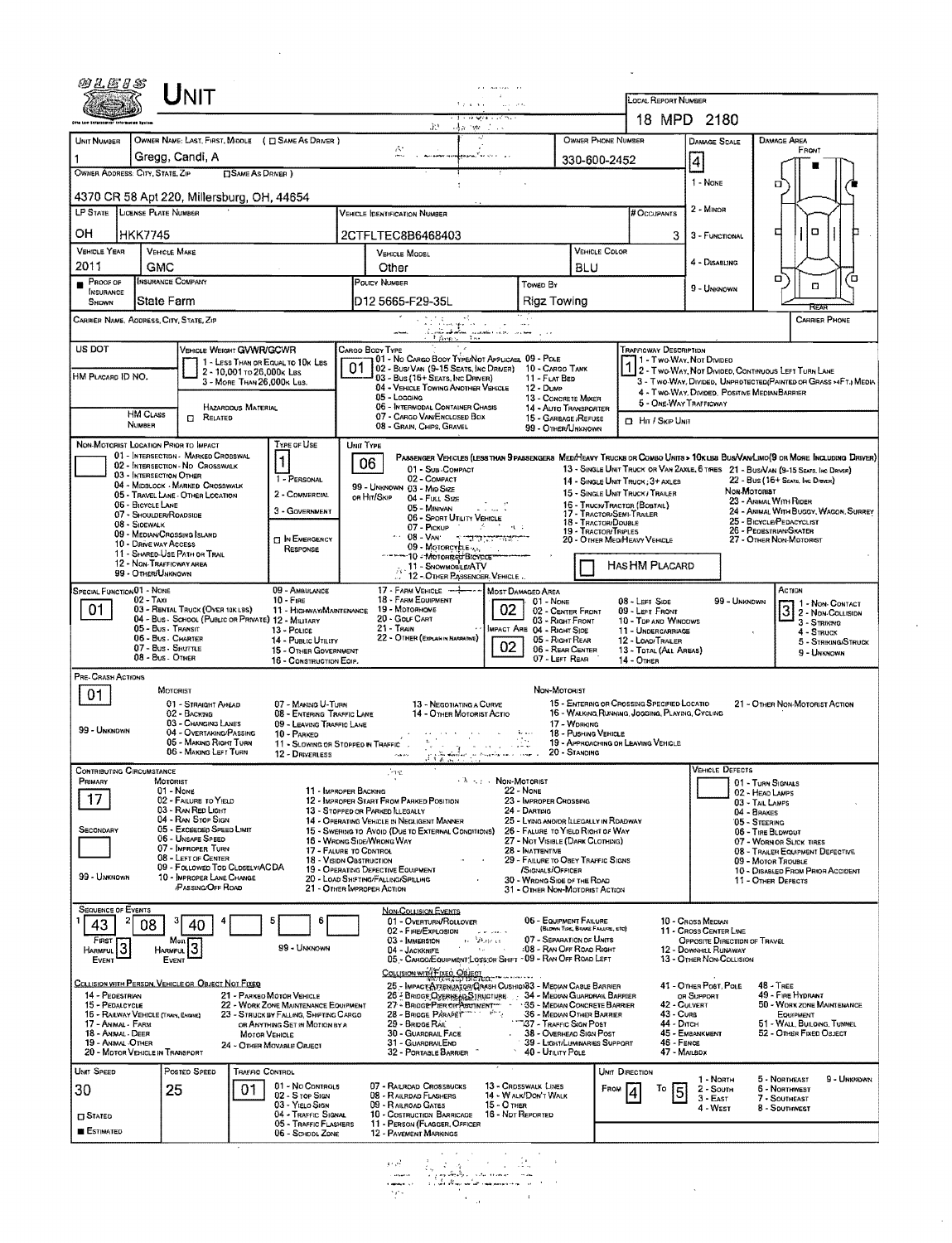

|                | WLEYS                             |                                                                                                                           |                                                                |                             |                                                           |                                  |                                                                                                                                                                                                                                                                                                                                                                                                   | <b>MOTORIST / NON-MOTORIST / OCCUPANT</b>                                                                                                                                                                                                                              |                      |                                                                                                       |         |                                                                                                                      |                                                    |                         |                                                                                   |                                          |                             |
|----------------|-----------------------------------|---------------------------------------------------------------------------------------------------------------------------|----------------------------------------------------------------|-----------------------------|-----------------------------------------------------------|----------------------------------|---------------------------------------------------------------------------------------------------------------------------------------------------------------------------------------------------------------------------------------------------------------------------------------------------------------------------------------------------------------------------------------------------|------------------------------------------------------------------------------------------------------------------------------------------------------------------------------------------------------------------------------------------------------------------------|----------------------|-------------------------------------------------------------------------------------------------------|---------|----------------------------------------------------------------------------------------------------------------------|----------------------------------------------------|-------------------------|-----------------------------------------------------------------------------------|------------------------------------------|-----------------------------|
|                |                                   |                                                                                                                           |                                                                |                             |                                                           |                                  |                                                                                                                                                                                                                                                                                                                                                                                                   |                                                                                                                                                                                                                                                                        |                      |                                                                                                       |         | <b>LOCAL REPORT NUMBER</b>                                                                                           | 18 MPD 2180                                        |                         |                                                                                   |                                          |                             |
|                |                                   | UNIT NUMBER NAME: LAST, FIRST, MIDDLE                                                                                     |                                                                |                             |                                                           |                                  |                                                                                                                                                                                                                                                                                                                                                                                                   |                                                                                                                                                                                                                                                                        |                      |                                                                                                       |         | <b>DATE OF BIRTH</b>                                                                                                 |                                                    |                         | Age                                                                               | GENDER                                   | F - FEMALE                  |
|                |                                   | Gregg, Candi, A<br>ADDRESS, CITY, STATE, ZIP                                                                              |                                                                |                             |                                                           |                                  |                                                                                                                                                                                                                                                                                                                                                                                                   |                                                                                                                                                                                                                                                                        |                      |                                                                                                       |         | 03/29/1972                                                                                                           |                                                    |                         | 46<br>CONTACT PHONE - INCLUDE AREA CODE                                           | F                                        | M - MALE                    |
|                |                                   | 4370 CR 58 Apt 220, Millersburg, OH, 44654                                                                                |                                                                |                             |                                                           |                                  |                                                                                                                                                                                                                                                                                                                                                                                                   |                                                                                                                                                                                                                                                                        |                      |                                                                                                       |         |                                                                                                                      | 330-600-2452                                       |                         |                                                                                   |                                          |                             |
|                | NJURIES<br>2                      | INJURED TAKEN BY EMS AGENCY                                                                                               | Holmes Fire District 1 EMS                                     |                             |                                                           |                                  | None                                                                                                                                                                                                                                                                                                                                                                                              | MEDICAL FACILITY INJURED TAKEN TO<br>法不理性                                                                                                                                                                                                                              | 04                   | SAFETY EQUIPMENT USED                                                                                 |         | DOT COMPLIANT SEATING POSITION AIR BAG USAGE EJECTION TRAPPED<br>MOTORCYCLE<br>HELMET                                | 01                                                 |                         | 4                                                                                 |                                          | l 1                         |
|                | OL STATE                          | <b>OPERATOR LICENSE NUMBER</b><br>RR097061                                                                                |                                                                | OL CLASS<br>$\vert 4 \vert$ | No<br><b>OVALIO</b><br>DL.                                | <b>M/C</b><br>$\square$ $_{ENO}$ | CONDITION<br>1                                                                                                                                                                                                                                                                                                                                                                                    | ALCOHOL/DRUG SUSPECTED ALCOHOL TEST STATUS ALCOHOL TEST TYPE ALCOHOL TEST VALUE DRUG TEST STATUS   DRUG TEST TYPE<br>1                                                                                                                                                 | 1                    |                                                                                                       | $\vert$ |                                                                                                                      |                                                    |                         |                                                                                   |                                          |                             |
|                | он                                | OFFENSE CHARGED ( FILDCAL CODE)                                                                                           |                                                                |                             | <b>OFFENSE DESCRIPTION</b>                                |                                  |                                                                                                                                                                                                                                                                                                                                                                                                   |                                                                                                                                                                                                                                                                        |                      | <b>CITATION NUMBER</b>                                                                                |         |                                                                                                                      |                                                    | <b>D</b> DEVICE         | ı<br><b>HANOS FREE</b>                                                            |                                          | <b>DRIVER DISTRACTED BY</b> |
|                |                                   | Unit Number   Name: Last, First, Middle                                                                                   |                                                                |                             |                                                           |                                  |                                                                                                                                                                                                                                                                                                                                                                                                   |                                                                                                                                                                                                                                                                        |                      |                                                                                                       |         | DATE OF BIRTH                                                                                                        |                                                    | Useo                    | AGE                                                                               | 6<br>Gender                              |                             |
|                |                                   | ADDRESS, CITY, STATE, ZIP                                                                                                 |                                                                |                             |                                                           |                                  |                                                                                                                                                                                                                                                                                                                                                                                                   |                                                                                                                                                                                                                                                                        |                      |                                                                                                       |         |                                                                                                                      |                                                    |                         | CONTACT PHONE - INCLUDE AREA COOE                                                 |                                          | F - FEMALE<br>M - Male      |
|                |                                   |                                                                                                                           |                                                                |                             |                                                           |                                  |                                                                                                                                                                                                                                                                                                                                                                                                   |                                                                                                                                                                                                                                                                        |                      |                                                                                                       |         |                                                                                                                      |                                                    |                         |                                                                                   |                                          |                             |
|                | <b>NJURIES</b>                    | INJURED TAKEN BY IEMS AGENCY                                                                                              |                                                                |                             |                                                           |                                  |                                                                                                                                                                                                                                                                                                                                                                                                   | MEDICAL FACILITY INJURED TAKEN TO                                                                                                                                                                                                                                      | 3 February Bearing   | <b>SAFETY EQUIPMENT USED</b>                                                                          |         | DOT COMPLIANT SEATING POSITION AIR BAG USAGE EJECTION TRAPPED<br>$\Box$ MOTORCYCLE<br>HELMET                         |                                                    |                         |                                                                                   |                                          |                             |
|                | OL State                          | <b>OPERATOR LICENSE NUMBER</b>                                                                                            |                                                                | OL CLASS                    | No.                                                       | <b>M/C</b>                       |                                                                                                                                                                                                                                                                                                                                                                                                   | Marine .<br>五孔 -<br>CONDITION: ALCOHOL/DRUG SUSPECTED ALCOHOL TEST STATUS ALCOHOL TEST TYPE ALCOHOL TEST VALUE DRUG TEST STATUS   DRUG TEST TYPE                                                                                                                       |                      |                                                                                                       |         |                                                                                                                      |                                                    |                         |                                                                                   |                                          |                             |
|                |                                   |                                                                                                                           |                                                                |                             | $\blacksquare$ VALID<br>DL.<br><b>OFFENSE DESCRIPTION</b> | 10 <sub>Eno</sub>                |                                                                                                                                                                                                                                                                                                                                                                                                   | 经银 法跟踪帐户<br>어디에 불량을 이루어졌다.                                                                                                                                                                                                                                             |                      | <b>CITATION NUMBER</b>                                                                                |         |                                                                                                                      |                                                    |                         | HANDS-FREE                                                                        |                                          | <b>DRIVER DISTRACTED BY</b> |
|                |                                   | OFFENSE CHARGED ( TLOCAL CODE)                                                                                            |                                                                |                             |                                                           |                                  |                                                                                                                                                                                                                                                                                                                                                                                                   |                                                                                                                                                                                                                                                                        |                      |                                                                                                       |         |                                                                                                                      |                                                    | <b>D</b> DEVICE<br>Useo |                                                                                   |                                          |                             |
|                | <b>INJURIES</b>                   |                                                                                                                           | INJURED TAKEN BY                                               |                             |                                                           |                                  | SAFETY EQUIPMENT USED                                                                                                                                                                                                                                                                                                                                                                             |                                                                                                                                                                                                                                                                        | Restaurac            | 99 - UNKNOWN SAFETY EQUIPMENT.                                                                        |         |                                                                                                                      |                                                    |                         | والمحافظ والمعاد                                                                  |                                          |                             |
|                | 2 - Possieter                     | 1 - No INJURY / NONE REPORTE<br>3 - Non-Incapacitating                                                                    | '1 - Not Transported /<br><b>TREATED AT SCENE</b><br>$2 - EMS$ |                             |                                                           | <b>MOTORIST</b>                  | 01 - NONE USED VEHICLE OCCUPANT<br>02 - SHOULDER BELT: ONLY USED                                                                                                                                                                                                                                                                                                                                  |                                                                                                                                                                                                                                                                        |                      | 05 - Child Restraint System-Forward Facing. 09 - None Used.<br>06 - CHRD RESTRAINT SYSTEM-REAR FACING |         |                                                                                                                      | Non-Motorist<br>10 - Heumet Used                   |                         |                                                                                   | 12 - REFLECTIVE COATING<br>13 - Liarinna |                             |
|                | 4 - INCAPACITATING<br>$5 - FATAL$ |                                                                                                                           | 3 - Police<br>4 CTHER<br>9 <sup>"</sup> UNKNOWN                |                             |                                                           |                                  | 03 - LAP BELT ONLY USED<br>1890                                                                                                                                                                                                                                                                                                                                                                   | 04 - SHOULDER AND LAP BELT ONLY USED:                                                                                                                                                                                                                                  | 08 - Helmet Used.    | <b>197 - Booster Seat</b> Seat All Agency                                                             |         |                                                                                                                      | 11 - Protective Pads Used<br>-(ELBONS, KNEES, ETC) |                         |                                                                                   | $14 -$ Отнея                             |                             |
|                | <b>SEATING POSITION</b>           | 01 - FRONT - LEFT SIDE (MOTORCYCLE DRIVER) <                                                                              |                                                                |                             | 5. 4                                                      |                                  |                                                                                                                                                                                                                                                                                                                                                                                                   | wana kashiri m<br>07 - THIRD - LERT SIDE (Motorcrout Sine CAR) + 12 SARA (23 - 12 - PASSENGER IN UNENCLOSED CARGO AREA                                                                                                                                                 |                      |                                                                                                       |         |                                                                                                                      |                                                    |                         | AIR BAG USAGE<br>1 - Not DePLOYEO                                                 |                                          |                             |
|                |                                   | 02 - FRONT MIDDLE<br>03 - FRONT - RIGHT SIDE<br>04 - SECOND LEFT SIDE (MOTORCYCLE PASSENGER)                              | 圆螺锯<br>$\gamma_{\rm gas} \dot{\gamma}^2$                       |                             |                                                           |                                  | 10 - SLEEPER SECTION OF CAR (TRUCK)                                                                                                                                                                                                                                                                                                                                                               |                                                                                                                                                                                                                                                                        |                      |                                                                                                       |         | 그 부모는 사람이다.                                                                                                          |                                                    |                         | 2 - DEPLOYEO FRONT<br>3 - DEPLOYEO SIDE<br>4 - DEPLOYED BOTH FRONT/SIDE           |                                          |                             |
|                |                                   | 05 - Second - Middle (1998)<br>06 - Second - Right Side (1999)<br>06 - SECOND, - RIGHT SIDE<br>$\sim 10^{-4}$             |                                                                |                             | 受残期的 不了                                                   |                                  | ١ś,                                                                                                                                                                                                                                                                                                                                                                                               | 19 Southern Secretary Company Company Area<br>11 Presidence IN Orient Enclosed CARGO AREA<br>11 Nov-Taulon University Reserved Company Company Company Company Company<br>12 Company Company Company Company Company Company Company Co                                | Robert Car           |                                                                                                       |         |                                                                                                                      |                                                    |                         | - 5 - Not Applicable<br>9 - DEPLOYMENT UNKNOWN<br>なしいいきすみ                         |                                          |                             |
|                | EJECTION                          | TRAPPED -<br>1 - Not EJECTED                                                                                              | 1 - Not Trapped                                                |                             |                                                           | $1 - C$ LASS $A$                 | OPERATOR LICENSE CLASS<br>$\mathcal{L}(\mathcal{F},\mathcal{F}')$                                                                                                                                                                                                                                                                                                                                 | CONDITION <b>CONDITION</b><br>$\leq 1$ - Apparently Normal $\leq 1$                                                                                                                                                                                                    |                      |                                                                                                       |         | <b>1. Paul Asueer, Fainted, Fatticue 41 - Novier Andrews</b>                                                         |                                                    |                         | ALCOHOL/DRUG SUSPECTED                                                            |                                          |                             |
|                |                                   | 2 - TOTALLY EJECTED : 2 - EXTRICATED BY<br>3 - PARTUALLY EJECTED MECHANICAL MEANS<br>4 - NOT APPLICABLE 3 - EXTRICATED BY |                                                                |                             | 2 - CLASS B<br>3 CLASS C                                  |                                  | $\begin{picture}(130,10) \put(0,0){\line(1,0){10}} \put(15,0){\line(1,0){10}} \put(15,0){\line(1,0){10}} \put(15,0){\line(1,0){10}} \put(15,0){\line(1,0){10}} \put(15,0){\line(1,0){10}} \put(15,0){\line(1,0){10}} \put(15,0){\line(1,0){10}} \put(15,0){\line(1,0){10}} \put(15,0){\line(1,0){10}} \put(15,0){\line(1,0){10}} \put(15,0){\line($<br>$4 -$ Regular Class (Oriois $D_{\text{Q}}$ | $\ell = 2$ - Physical Impairments $\ell_2 \lesssim \ell_1$ , $\ell_2 \lesssim \ell_3$ . Under The Influence of $\ell_1$<br>3 - Emotioni (Depresseo Angry Disturbe J. Medications, Drugs, Alcohol<br>$4 - I_{UNESS}$                                                    |                      |                                                                                                       |         | $7 -$ Other                                                                                                          |                                                    |                         | 2 - YES - ALCOHOL SUSPECTED<br>3 - Yes HBD NOTIMPAIRED<br>4 - Yes-DRugs Suspected |                                          |                             |
|                |                                   |                                                                                                                           | NON-MECHANICAL MEANS                                           |                             |                                                           |                                  | 5 <sup>2</sup> MC/MoPED ONLY<br>- 11                                                                                                                                                                                                                                                                                                                                                              | thank and                                                                                                                                                                                                                                                              | $\mathcal{F}^{(k)}$  | 1만약 : 1 1 , 무້                                                                                        |         |                                                                                                                      | ર વિદેશની વ                                        |                         | 5 - YES ALCOHOL AND DRUGS SUSPECTED<br>ina kacamatan                              |                                          |                             |
|                | 1 - NONE GIVEN                    | ALCOHOL.TEST STATUS<br>2 - Test Refused                                                                                   |                                                                |                             | ALCOHOL TEST TYPE<br>1 1 - None<br>$2 - B$ Loop           |                                  | DRUG TEST STATUS.<br>1 - NONE GIVEN<br>2 - TEST REFUSEO                                                                                                                                                                                                                                                                                                                                           |                                                                                                                                                                                                                                                                        |                      | DRUG TEST TYPE<br>1 - Nove<br>$2 - B$ Loop                                                            |         | DRIVER DISTRACTED BY<br>1 - No Distraction Reported ><br>$2$ - PHONE $\left\{1, \ldots, 1, 2, 3, 5, 6, 7, 8\right\}$ |                                                    |                         | 6 - OTHER INSIDE THE VEHICLE<br>7 - External Distraction                          |                                          |                             |
|                |                                   | 3 - TEST GIVEN, CONTANNATED SAMPLE/UNUSABL<br>4 - TEST GIVEN, RESULTS KNOWN &<br>5 - TEST GIVEN, RESULTS UNKNOWN          |                                                                |                             | $3 -$ URINE<br>4 - BREATH<br>$5 -$ OTHER $\geq$           |                                  |                                                                                                                                                                                                                                                                                                                                                                                                   | 3 - Test Given Contamnated Sample/Unusabl-<br>4 - TEST Given: RESULTS KNOWN<br>5 - TEST Given: RESULTS UNKNOWN<br>5 - TEST Given: RESULTS UNKNOWN                                                                                                                      |                      | ∴ З - Unne (<br>$1.94 -$ OTHER:<br>$\mathcal{F}_{\mathbf{r}}$                                         |         | 3 - Texting / Emailing ? Service<br>4 - ELCTRONIC COMMUNICATION DEVICE<br>'5 - OTHER ELECTRONIC DEVICE               |                                                    |                         | $\mathcal{D} = \frac{1}{2} \mathcal{D}$<br>. 3. s                                 |                                          |                             |
|                |                                   | e gan shirin 1<br>Unit Number   Name: Last, First, Middle                                                                 |                                                                |                             | -25.2-                                                    |                                  |                                                                                                                                                                                                                                                                                                                                                                                                   | <b>COLLA TELESCORPHICAL</b>                                                                                                                                                                                                                                            |                      |                                                                                                       |         | <sup>8</sup> (NAVIGATION DEVICE, RADIO, DVD)<br>DATE OF BIRTH                                                        |                                                    |                         | et ban<br>AGE                                                                     | Gender                                   | F - FEMALE                  |
|                |                                   | [Gregg, Tyler, Allen<br>ADDRESS, CITY, STATE, ZIP                                                                         |                                                                |                             |                                                           |                                  |                                                                                                                                                                                                                                                                                                                                                                                                   | $\mathbb{E}\left\{ \mathbb{E}_{\mathbb{E}_{\mathbb{E}_{\mathbb{E}}}^{T}}\left\{ \mathbb{E}_{\mathbb{E}_{\mathbb{E}}^{T}}\left\{ \mathbb{E}_{\mathbb{E}_{\mathbb{E}}^{T}}\left\{ \mathbb{E}_{\mathbb{E}_{\mathbb{E}}^{T}}\right\} \right\} \right\}$<br>the automatical |                      |                                                                                                       |         | 09/03/2010                                                                                                           |                                                    |                         | 8<br>CONTACT PHONE - INCLUDE AREA CODE                                            | M                                        | M - MALE                    |
|                |                                   | 4370 CR 58 Apt 220, Millersburg, OH, 44654                                                                                |                                                                |                             |                                                           |                                  |                                                                                                                                                                                                                                                                                                                                                                                                   |                                                                                                                                                                                                                                                                        |                      |                                                                                                       |         |                                                                                                                      | 330-600-2452                                       |                         |                                                                                   |                                          |                             |
|                | NJURIES<br>$\vert$ <sup>2</sup>   | INJURED TAKEN BY EMS AGENCY<br>$\vert$ 1 $\vert$                                                                          | Holmes Fire Destrict 1 EMS                                     |                             |                                                           |                                  |                                                                                                                                                                                                                                                                                                                                                                                                   | MEDICAL FACILITY INJURED TAKEN TO                                                                                                                                                                                                                                      | -51                  | <b>SAFETY EQUIPMENT USED</b>                                                                          |         | DOT<br><b>OCOMPLIANT</b><br>MOTORCYCLE                                                                               | 04                                                 |                         | <b>SEATING POSITION AIR BAG USAGE EJECTION</b><br> 3                              | 1                                        | TRAPPED<br>$\vert$ 1        |
|                |                                   | UNIT NUMBER   NAME: LAST. FIRST, MIDDLE                                                                                   |                                                                |                             |                                                           |                                  | None                                                                                                                                                                                                                                                                                                                                                                                              |                                                                                                                                                                                                                                                                        | 04                   |                                                                                                       |         | HELMET<br>DATE OF BIRTH                                                                                              |                                                    |                         | AGE                                                                               | GENDER                                   |                             |
|                |                                   | Gregg, Jonathan, Paul<br>ADDRESS, CITY, STATE, ZIP                                                                        |                                                                |                             |                                                           |                                  |                                                                                                                                                                                                                                                                                                                                                                                                   |                                                                                                                                                                                                                                                                        |                      |                                                                                                       |         | 09/03/2010                                                                                                           |                                                    |                         | 8<br>CONTACT PHONE - INCLUDE AREA CODE                                            | M                                        | F - FEMALE<br>M - MALE      |
| <b>JCCUPAN</b> |                                   | 4370 CR 58 Apt 220, Millersburg, OH, 44654                                                                                |                                                                |                             |                                                           |                                  | المتافين                                                                                                                                                                                                                                                                                                                                                                                          |                                                                                                                                                                                                                                                                        |                      |                                                                                                       |         |                                                                                                                      | 330-600-2452                                       |                         |                                                                                   |                                          |                             |
|                | Injuries<br>$\left  2 \right $    | INJURED TAKEN BY<br> 1                                                                                                    | <b>EMS AGENCY</b><br>Holmes Fire District 1 EMS                |                             |                                                           |                                  | $\rightarrow$ a.s.<br>$\alpha = \alpha$                                                                                                                                                                                                                                                                                                                                                           | Medical Facility Injured Taken To<br>The Sec<br>$\alpha$ , $\alpha$ ,                                                                                                                                                                                                  | -13<br>ាវ ខៀតស្រប់ ខ | SAFETY EQUIPMENT USED                                                                                 |         | DOT<br><b>COMPLIANT</b>                                                                                              | <b>SEATING POSITION</b><br>06                      |                         | AIR BAG USAGE<br>3                                                                | EJECTION<br>$\mathbf{1}$                 | TRAPPED<br>$\mathbf{1}$     |
|                |                                   |                                                                                                                           |                                                                |                             |                                                           |                                  | None                                                                                                                                                                                                                                                                                                                                                                                              |                                                                                                                                                                                                                                                                        | $\mathcal{U}$<br>01  |                                                                                                       |         | MOTORCYCLE<br>HEUMET                                                                                                 |                                                    |                         |                                                                                   |                                          |                             |

 $\epsilon$